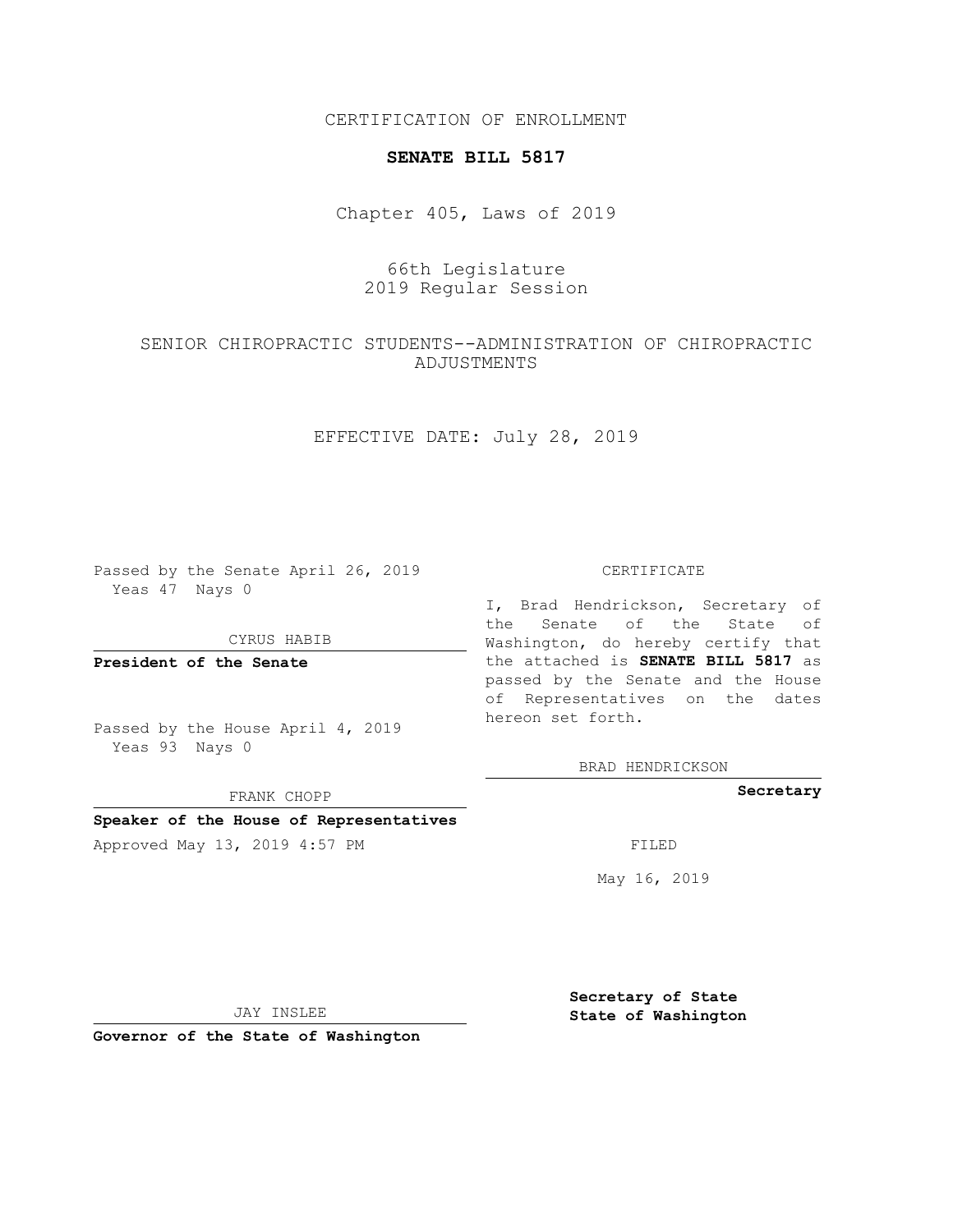## **SENATE BILL 5817**

AS AMENDED BY THE HOUSE

Passed Legislature - 2019 Regular Session

**State of Washington 66th Legislature 2019 Regular Session**

**By** Senators Rivers, Cleveland, Walsh, Randall, Schoesler, and Short

1 AN ACT Relating to senior students in accredited schools of 2 chiropractic; and amending RCW 18.25.190.

3 BE IT ENACTED BY THE LEGISLATURE OF THE STATE OF WASHINGTON:

4 **Sec. 1.** RCW 18.25.190 and 2000 c 171 s 8 are each amended to 5 read as follows:

6 Nothing in this chapter shall be construed to prohibit:

 (1) The temporary practice in this state of chiropractic by any chiropractor licensed by another state, territory, or country in which he or she resides. However, the chiropractor shall not establish a practice open to the general public and shall not engage in temporary practice under this section for a period longer than thirty days. The chiropractor shall register his or her intention to engage in the temporary practice of chiropractic in this state with the commission before engaging in the practice of chiropractic, and shall agree to be bound by such conditions as may be prescribed by 16 rule by the commission.

17 (2) The practice of chiropractic((, except the administration of 18 a chiropractic adjustment,)) by a person who is a regular senior 19 student in an accredited school of chiropractic approved by the 20 commission if the practice is part of a regular course of instruction 21 offered by the school and the student is under the direct supervision